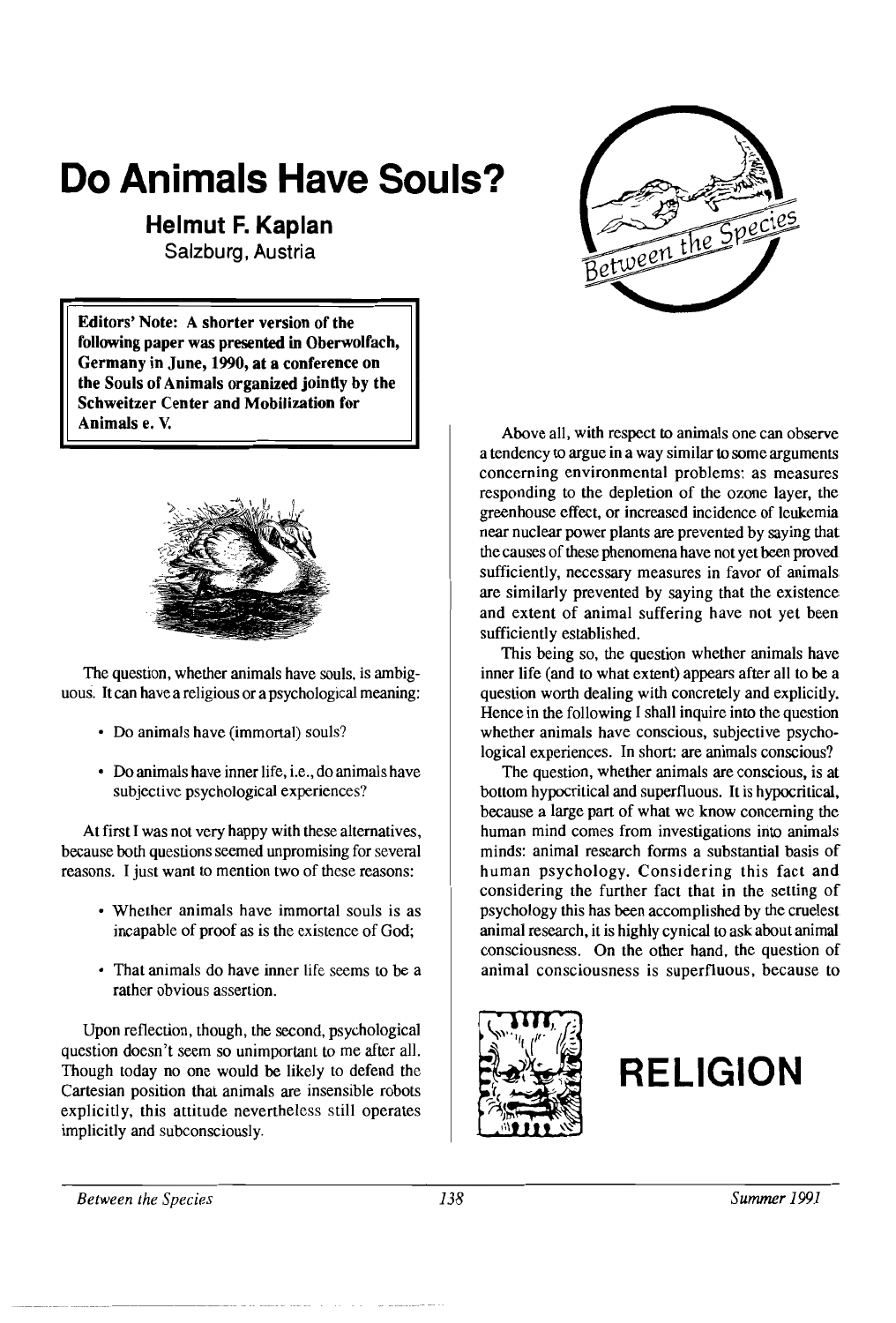everyone who is not completely crazy, it is already clear that animals also have psychological experience.

The fact that our fellow humans are similar, and feel similarly, to us, is evident in exactly the same sense as mathematical axioms are evident. We are *not* able *not* to believe in them. Karl Buhler, who to my knowledge was the first to call attention to these facts, spoke of "you-evidence."

*o* 

h

We have the same axiomatic certainty for animals' souls, as we have for supposing in our fellow humans the existence of a soul (which means the ability to experience subjectively). A human who truly knows a higher mammal, perhaps a dog or a monkey, and will not be satisfied that these beings experience similarly to himself, is psychologically abnormal and belongs in a psychiatric clinic, as an impaired capacity for "you-evidence" makes him a public enemy. (Lorenz, 1980, pp. 251,254)

Animal consciousness was already given voice to by David Hume (1739, quoted in Griffin, 1984, p. 2), who thought it a foregone conclusion: "No truth appears more evident, than that beasts are endow'd with thought and reason as well as men." Also according to Robert Spaemann (1984, p.7l) it is well-known "that at least more highly evolved animals can experience conditions which we can describe accurately only with words like pain, suffering, pleasure and well-being." And Adolph Portmann (1987, pp. 112, 116), for whom there can be no doubt that animals have a rich conscious life, poses the question:

May one truly ask in earnest, whether animals have a soul—is the answer not obvious—is it not self evident for everyone whose heart is open to animals, that these creatures are ensouled, that they perceive and experience similarly as we do, that they are subject to moods as we are, that they exhibit attachment and rejection among themselves, as in intimacy with us humans?" (p. 108)

Also for Charles Darwin (1874) there can be no doubt that between humans and higher mammals there is no fundamental difference regarding inner life (ch. 3): "The fact that the lower animals are excited by the same

emotions as we are is so well established, that it will not be necessary to weary the reader by many details." (p. 84) After giving examples of love, jealousy, ambition, pride, modesty, rage, and even of animals' sense of humor (p. 86f), he turns to "the more intellectual emotions and faculties" and describes wonder, curiosity, imitation, attentiveness, memory, and understanding of animals.  $(pp. 87-92)^1$ 

Without wishing to go into details, one should point to the biological foundation of the psychological similarity between humans and animals (cf. Rollin, 1981, p. 41):

We know with certainty for humans that emotional processes occur in essence in the brain stem and in the limbic system. This, however, is as highly developed in higher mammals as in humans....

Although the anatomy of bird brains is not directly similar to that of mammal brains, it would be very inept not to ascribe intensive mental experiences also to birds. (Lorenz, 1980, p. 254)

Finally, it should be remembered that the psychological similarity between humans and animals also follows from considerations from evolutionary theory: humans and animals are related; the differences between them are not so much a matter of kind as they are instead a matter of degree, so that "the senses and intuitions, the various faculties ... of which man boasts, may be found in incipient, or even sometimes in a welldeveloped condition, in the lower animals." (Darwin, 1874, p. 141; cf. Portmann, 1987, esp. pp. 110ff., 116)

In connection with evolutionary theory, a personal observation: those who most vehemently claim an insuperable gulf between themselves and animals, are in truth the closest to being "animals"!

#### **Pain**

Pain is that psychological phenomenon which is most manifestly experienced by both humans *and*  animals, for at least two reasons. The first is animals' behavior in situations which cause pain to humans. This behavior allows no doubt that they also experience pain. The second reason is that pain has a biological function of protecting from danger: "No higher creatures without pain-but without pain also no higher life: pain is that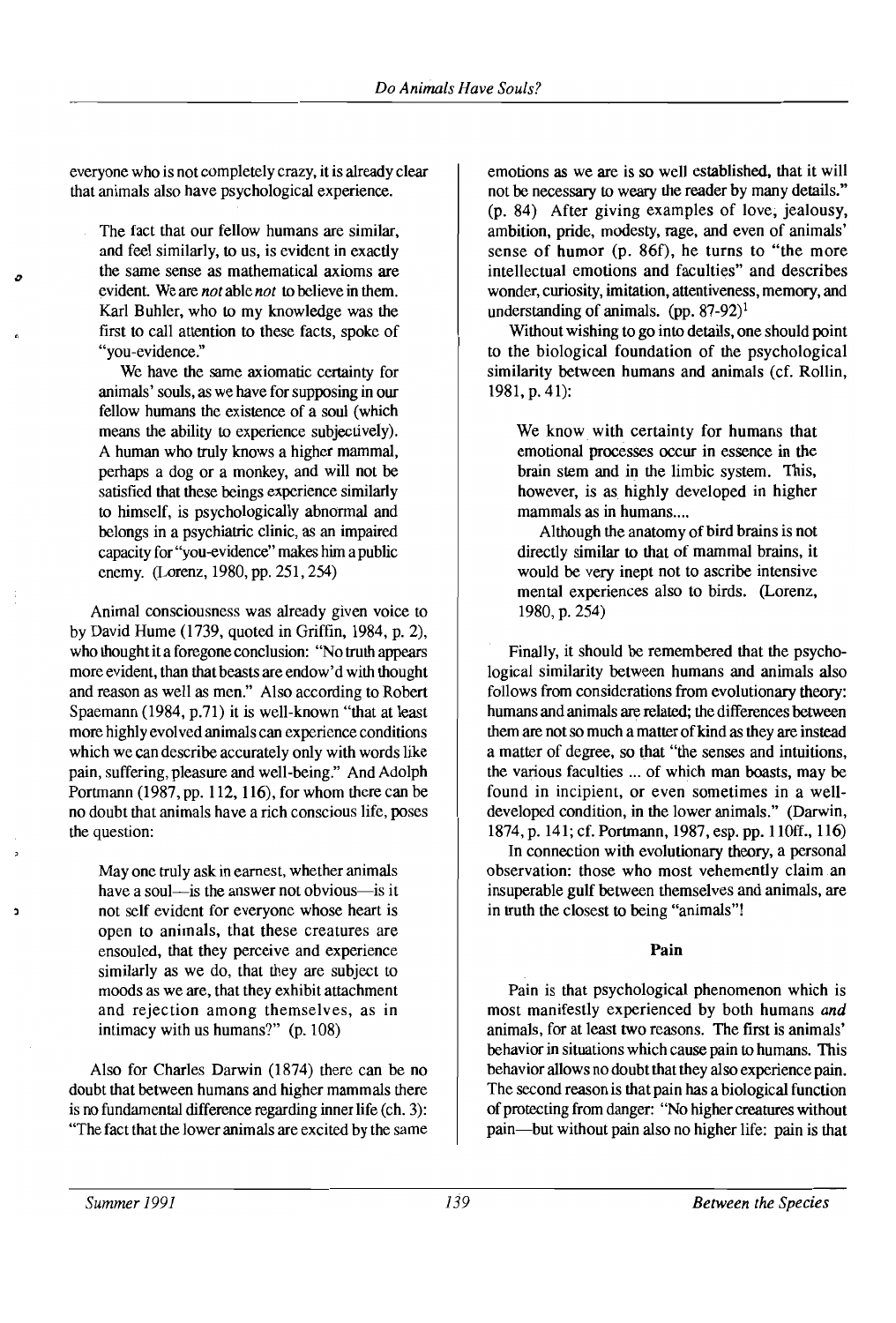warning which protects our bodies and lives." (Frey, 1978, p. 7) (cf. also Serjeant, 1970, p. 56-62) On that score, it is important to establish that by no means do animals feel pain to a lesser degree than humans do. Rather consider:

*All known/acts support the assertion that the higher mammals experience pain at least as strongly as we do.* It is nonsensical to say that they experience it less because they are lower animals. One can easily show that the senses of animals are much sharper than ours. Birds often see better, nearly all free living animals hear better, others have a more sensitive sense of touch than we do. The sharp perception of a hostile environment is of more vital importance for higher animals that it is for contemporary humans. Apart from the complicated cortex which does not perceive pain directly, the nervous systems of the higher animals are nearly identical with ours. (Serjeant, 1970, p. 99ff. emphasis added)

Next to the above mentioned physiological aspects there are, however, also still psychological grounds which suggest that in certain circumstances animals feel pain even more intensely than humans. Bernard Rollin (1981, p. 33) points out the possibility that animals in pain experience only pain, without the possibility of anticipating an end to the pain, so that their entire psychological horizon is filled with pain. And Bernhard Grzimek (quoted in Teutsch, 1987, p. 264) writes in reference to animals: "Their pains are much more horrible than ours, for they must suffer them blind and dumb, they know not why or what for. They have no comfort." Also RobertSpaemann (1979, quoted in Teutsch, 1987, p. 264) has himself stated about this issue: "On the one hand, reason can increase pain because it accumulates past and future pain, so to speak. On the other hand, however, reason gives us the ability to dissociate from and overcome pain. To sing psalms on the way into the gas chambersthat no animal can do. They are delivered speechless, in dumb fear, and their fear is nearly always fear of death." Otfried Hoffe (1984, p. 85ff., quoted in Teutsch, 1987, p. 264) has also attended to the details of this issue:

Now one could object that the distinguishing feature of humans and animals, the ability to reflect, entails a new relation to pain, especially a higher degree of pain. It is correct that the relation to pain changes, but false that pain in principle increases. The ability to reflect also allows us to foresee an end of pain, oras in the case of a painful cure—to recognize its necessity, which allows us to endure more easily. Beyond this, only humans can ask themselves the question of the sense of life, leading to despair over an apparently meaningless life, but also being able to accept one's life and digesting it creatively. In a word: however much the relation to pain changes with the capacity for reflection, this provides no argument for having less regard for the pain of subhuman creatures than for the pain of humans.

As evident and certain as is the capacity to experience pain among the higher animals, so it is probable, on the other hand, that the further we descend on the evolutionary scale, we end finally somewhere in reflexive, mechanical reactions. We will not here discuss the problem of line-drawing, which is much more a theoretical than a practical concern, but will later discuss it. Mention should be made in this connection of the very serious clues that worms and insects are also clearly capable of pain. (see Rollin, 1981, p. 3lff.; Lockwood, 1988: and Griffin, 1984, pp. 179-195).

#### Suffering

However, animals experience not only physical pain, but also psychological suffering: the pain of separation, homesickness, grief, despair, hopelessness, dread, anger. (Bilz, 1974, V, 28; Serjeant, 1970, p. 100) That animals also suffer mentally is not just the personal opinion or invention of sentimental animal lovers, but an indisputable reality. The best evidence ofthis is that professional animal exploiters who work solely for the "optimal" exploitation of food animals confirm it. So, for example, M. Cena (1978) in his contribution to an anthology on "Farm Animal Production," speaks explicitly of depression, neuroses, psychoses, nervousness, and stress of animals.

What has already been mentioned in reference to physical pain must also be pointed out with respect to psychological suffering, that under certain circumstances animals will suffer more than similarly situated humans. For example, if humans are captured in war,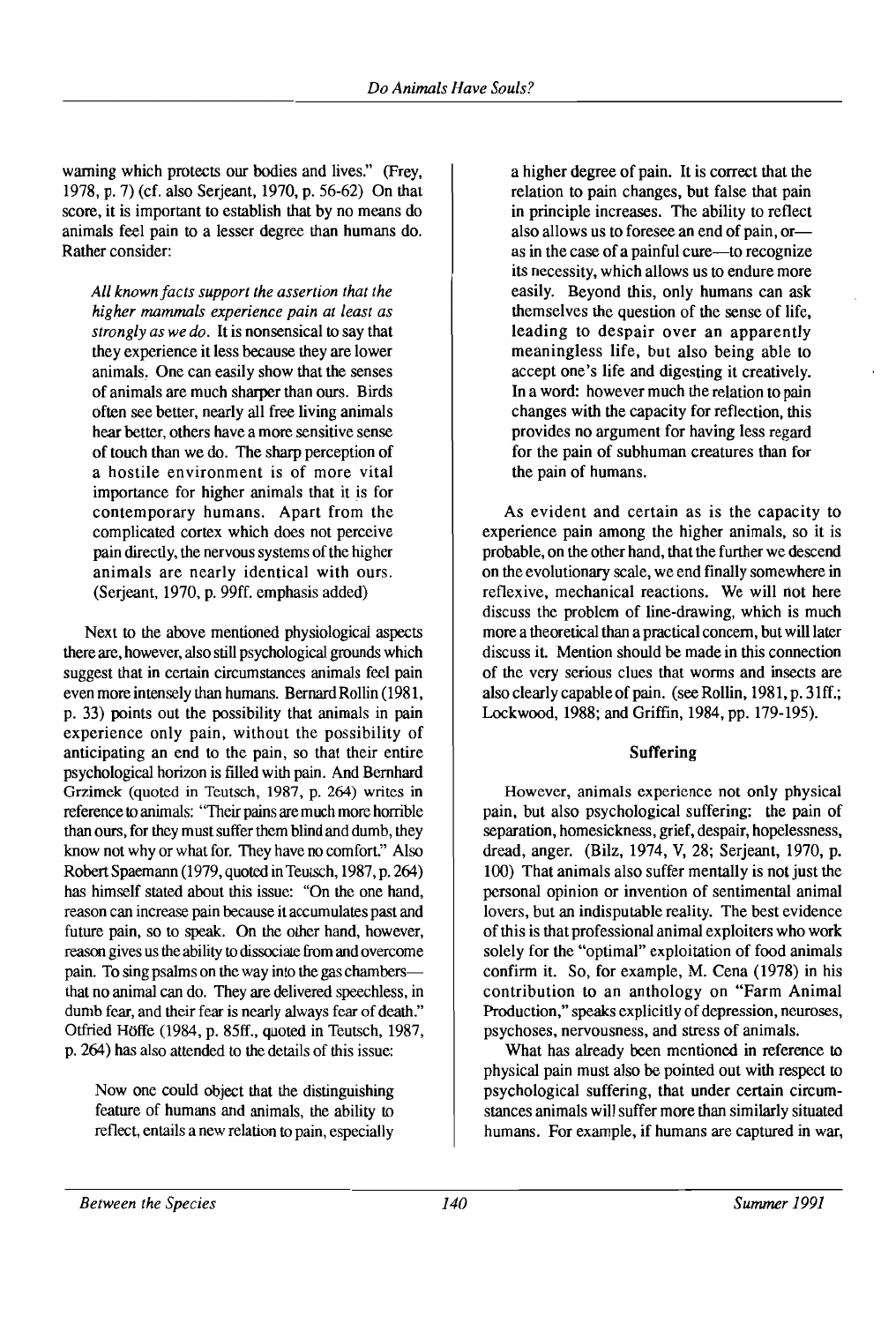we can explain to them that they will be searched and locked up, but that in the meantime nothing else will happen to them and that they will be freed later. But if we capture a wild animal, we cannot communicate to it that we will not kill it. It cannot distinguish between an attempt to overcome it and an attempt to kill it, and thus much the same fright is produced in both situations. (Singer, 1984, p. 76, and 1982, p. 36) Also, Robert Spaemann (1984, p. 78) has stated: "Just because animals cannot integrate their suffering into a higher identity of an intentional life connection, and so master it, they are delivered to their suffering. They are, so to speak, in pain, only pain, before all, if they cannot react through flight or aggression."

o

#### Intelligence

Following the previous theoretical explanations of animal consciousness, we will now tum our attention to some examples of animal behavior. Although these examples are not a proof in the strongest sense of the existence of animal consciousness—such a proof is not possible even in the case of the existence of consciousness in our fellow humans; we will return to this topic later-nevertheless (especially in connection with theoretical considerations) they make animal consciousness so plausible and probable that serious doubts are not possible. We tum next to examples of animal intelligence.

Darwin (1874, p. 85) reports the following occurrence:

At the Cape of Good Hope an officer had often plagued a certain baboon, and the animal seeing him approaching one Sunday for parade, poured water into a hole and hastily made some thick mud, which he skillfully dashed over the officer as he passed by, to the amusement of many bystanders. For long afterward the baboon rejoiced and triumphed whenever he saw his victim.

Vitus Dröscher (1987b) reports the following "performance":

A young Canadian beaver performed a real prank. Each morning at the same time with its parents, relatives and older siblings it would forage from a farmer's wife. There the fourlegged hooligan wanted the daintiest morsel, always appearing first at the food place.

One day, however, he had wasted time, and as he sprang out of the water, all the adults and older beavers were already pressing at the trough. He ran back to the river and hastily slapped the water three times with his wide tail. In beaver language that is the alarm signal for the highest danger. In a flash all the other beavers vanished, and the young rascal had the food all to himself...

Consider what pertains to the performance of this little beaver: he had to give the alarm and fright signal, without having a real fright of a predator. Hence he had to free himself from the chains of instinctive behavior and act intentionally. He succeeded only through an act of self-reflection: he had to know how his act would affect others to deceive them.

Concerning a rhesus monkey in New York's Bronx Zoo, Dröscher reports:

One day a shrewd fellow was missing from the large monkey rock, and it took a few days before someone found and captured him. The enclosure, the moat, and everything else was examined. Nowhere was a possible escape route discovered. But the next day the deserter was gone again.

Once again, a police contingent set about trapping the animal. And then a keeper laid in wait to discover the monkey's secret escape path. At daybreak he finally saw the animal take a banana from a hiding place. This charitable visitor's gift had been reserved especially for his escape plan. He ran with it to the broad moat, which bordered the moose enclosure, and swung the banana visibly back and forth—just like a scientist, who wished to artfully lure some experimental animal with a food reward.

In fact, a large moose swam over to the rhesus monkey. Quickly putting the banana in his mouth as a ticket, so to speak, the cunning and water-shy fellow sprang onto the moose's broad back and allowed the "boat" to ferry him to the neighboring enclosure. From here the escape was only monkey-child's play. (p. l00ff.)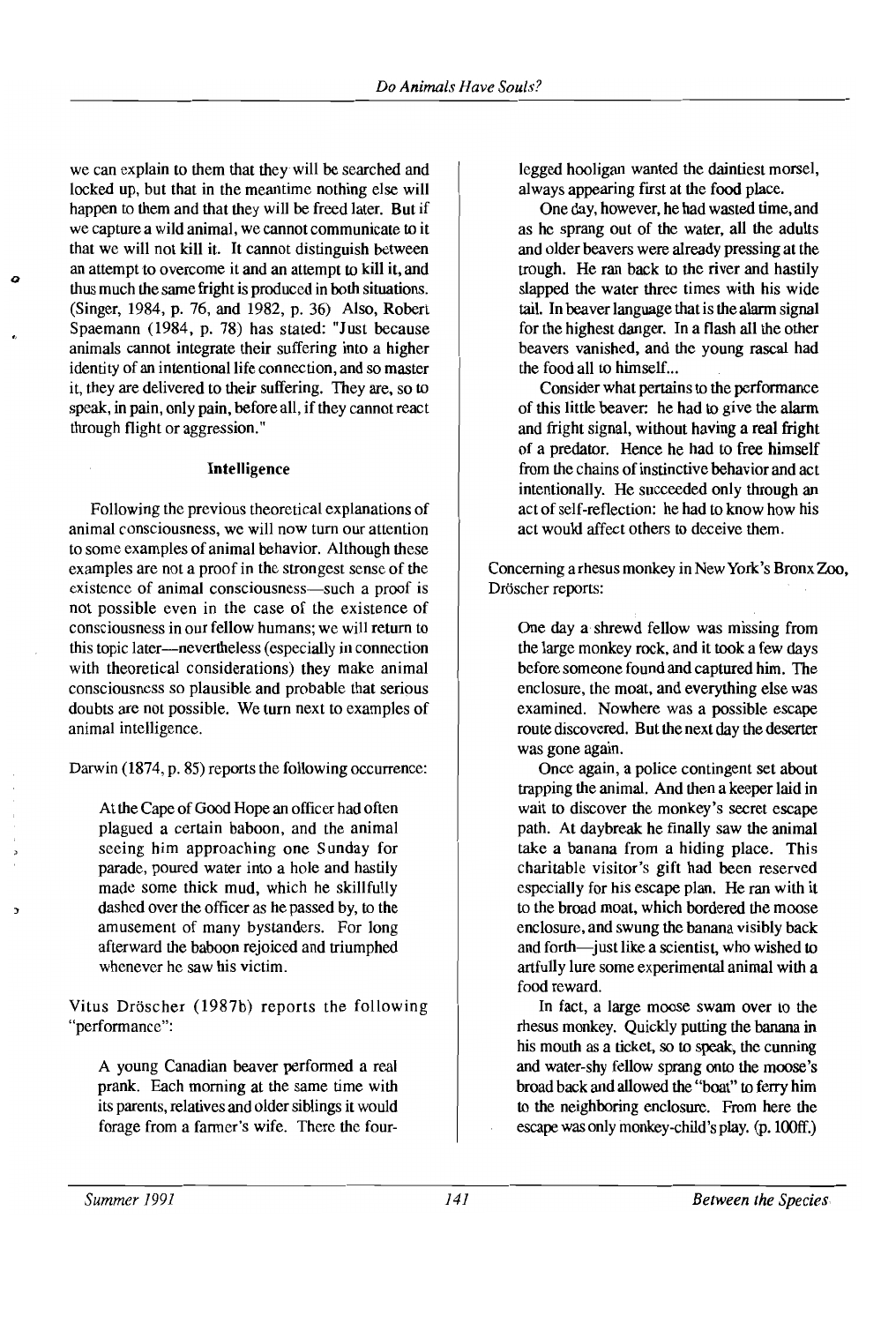Finally, a story which Dröscher reports concerning baboons:

In a free enclosure of a zoo the strongest male ascended to sultan, and forbade the rest of the males to have intimate relations with his "ladies." He endured not even the slightest flirt. Still, he couldn't always stand guard. If he removed anywhere to the shadows of the rock to nap, it could happen that the ladies would two-time with other males. A harem female who had been neglected by the sultan for a long time, began in such an opportunity to openly display all her charms in order to befriend a bachelor.

At just that moment the sultan reappeared, and something incredible happened: as if threatened with murder, the cheater cried out, scrambled loose, gave the still courting male a slap, moaning loudly fled into the arms of the bewildered sultan, and complained to him, looking across at her seducer raging loudly and angrily with her arms beating the ground. And she achieved her goal: the sultan, who for forbidden intimacy usually only punished the female, believed this crafty lie. First he thrashed the blameless bachelor suitably, and then he overwhelmed the "certified sufferer" with affection. (p.  $101ff$ .)<sup>2</sup>

#### Social Life

All higher animals demonstrate individuality in behavior, choice, aversion, and preference within social life. In mates which come together to reproduce we see very intimate relations, which are preserved beyond all sexual necessity, and similar relations can be observed between animal parents and their children. All zoos know how the welfare of their wards depends on the effectiveness of such relations. (Portmann, 1987, p. 115)

Concerning the mother-child relation among dolphins, John Robbins (1987, p. 39) reports the following: if dolphin children fall into tuna nets, their mother will follow them for endless stretches, trying to accompany the children as far as possible. If mother and child are caught together in the nets, the mother

will stay as near as possible to the children, to sing to them. The tuna fish industry takes note of this only insofar as it has noted that the majority of dolphins found in their nets are female or young. In this way, about 150,000 come to die each year. (O'Barry, 1989, p.18ff.)

Also in the social life of animals we find types of behavior which it would be absurd not to accept as connected with subjective experience. The basis for animal social life, as with humans, is the ability to give love, the desire to receive love, and the suffering which results from deprivation of loved ones. (See Robbins, 1987, pp. 37-39)

The most impressive proof of animal social life occurring on the level of subjective experience is doubtless the emotional relation between mother and children. Disturbing or preventing these relations leads, as in humans, to severe, lifelong harm, even literally to insanity. One can in no way doubt this conclusion, which grew out of decades of intensive scientific research. The dreadful experiments on monkeys which the American psychologist Harry Harlow carried out are only the best known in this area of research, in which animals are systematically and intentionally caused the most severe mental suffering, in order to achieve new scientific knowledge concerning humans. Thus Harlow and his colleague Stephen Suomi describe

how they had the "fascinating idea" of inducing depression by "allowing baby monkeys to attach to cloth surrogate mothers who could become monsters":

"The first of these monsters was a cloth monkey mother who, upon schedule or demand, would eject high-pressure compressed air. It would blow the animal's skin practically off its body. What did the baby monkey do? Itsimply clung tighter and tighter to the mother, because a frightened infant clings to its mother at all costs. We did not achieve any psychopathology.

"However, we did not give up. We built another surrogate monster mother that would rock so violently that the baby's head and teeth would rattle. All the baby did was cling tighter and tighter to the surrogate. The third monster we built had an embedded wire frame within its body which would spring forward and eject the infant from its ventral surface. The infant would subsequently pick itself off the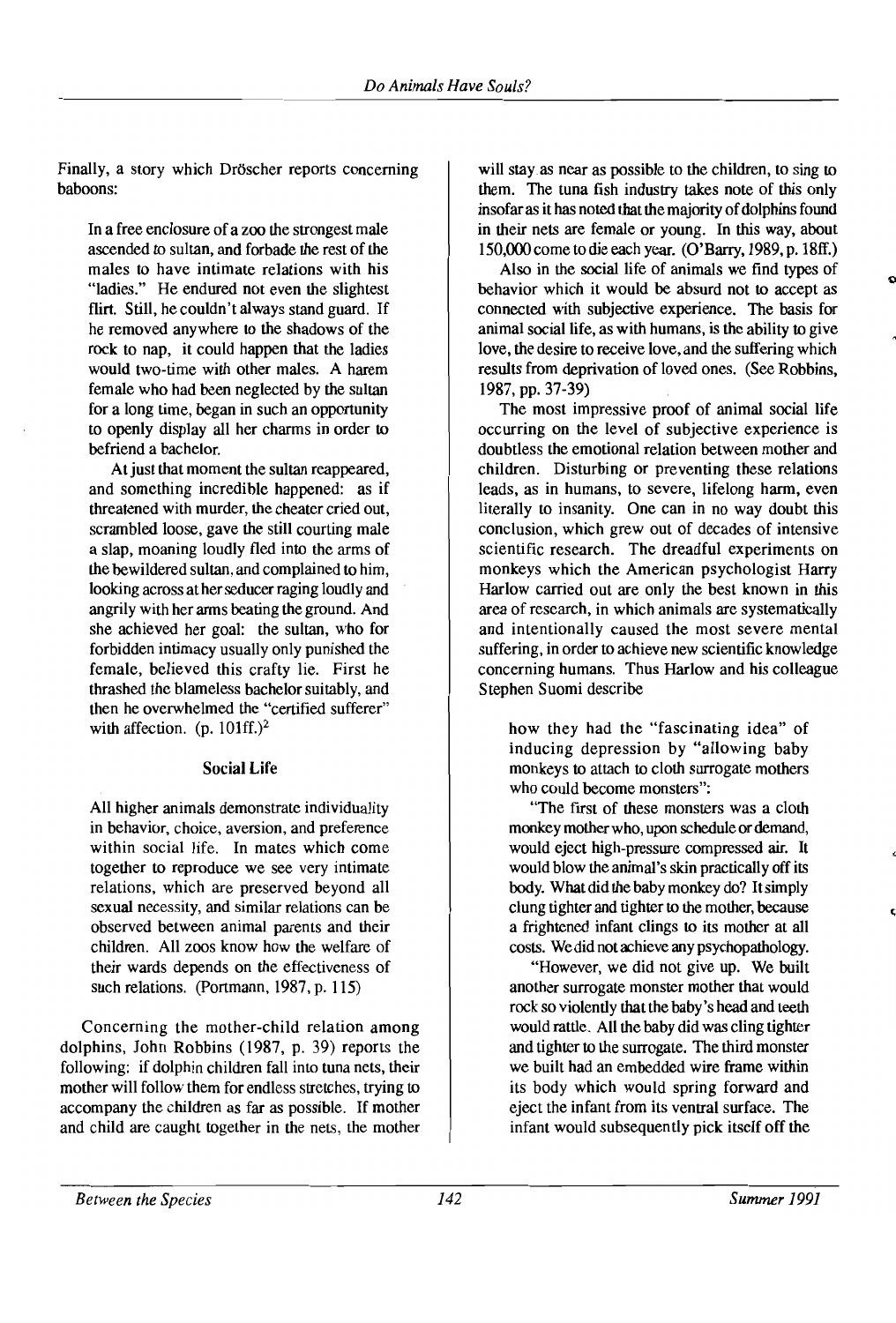floor, wait for the frame to return into the attacked by three sharks. Immediately, he cloth body, and then cling again to the burst forth with a series of shrill whistles: SOS surrogate. Finally, we built our porcupine signals in dolphin language. The short doublemother. On command, this mother would notes sound like an over-wound alarm siren: eject sharp brass spikes over all of the ventral the first part increases sharply in musical pitch, surface of its body. Although the infants were the second falls as harshly. distressed by these pointed rebuffs, they The result was amazing. The group of simply waited until the spikes receded and dolphins (approximately 20), chatting with then returned and clung to the mother." whistling, screaming, grunting, gurgling,

were not so surprising, since the only recourse stopped their conversation. As in an of an injured child is to cling to its mother. emergency call in shipping, there was

the artificial monster mothers because they in greatest haste at 60 km/hr to the area of found something better: a real monkey the surprise attack. The male dolphins mother that was a monster. To produce such rammed the sharks with undiminished speed. mothers, they reared female monkeys in They dealt crashing blows to their sides until isolation, and then tried to make them the sharks were crushed and sank to the deep pregnant. Unfortunately, the females did not bottom of the Caribbean Sea with broken have normal sexual relations with male bones and cartilage. monkeys, so they had to be made pregnant During the struggle, the females endeavored by a technique which Harlow and Suomi refer to help the disabled adolescent dolphin, who to as a "rape rack." When the babies were could no longer surface on his own strength. born the researchers observed the monkeys. Two took him between them, pushing him They found that some simply ignored the under his vertical fins and holding him so high infants, failing to cuddle the crying baby to that the blow hole on his head projected out of the breast as normal monkeys do when they the water and the disabled one could breathe hear their baby cry. The other pattern of again. By reciprocal whistling signals the behavior observed was different: helping maneuver was accomplished exactly.

One of their favorite tricks was to crush the stretcher bearers. Once it was observed how infant's skull with their teeth. But the really this indefatigable rescue work went on sickening behavior pattern was that of continuously day and night for a full two weeks, smashing the infant's face to the floor, then until the injured dolphin was healthy and back rubbing it back and forth." (Singer, 1975, pp. to his original strength. (p.95ff.) 44-45. Quotations are from *Engineering and Science*, 33, 6 (April, 1970), p. 8) A chimpanzee was seriously wounded by a

A further proof of animal consciousness, one which him up, propping him in an unbelievable is most closely connected to social life and overlaps human manner, and urged him with gentle with it, is so-called morally analogous behavior. The sounds to go with them. While this was following examples, in my opinion, speak for  $\qquad$  occurring, a strong ape threw himself, themselves. The next three reports come from Dröscher screeching loudly, between the sick transport (1987a): and the hunters. Only when he heard through

In the ocean area of the Lesser Antilles, an repeated shouts from his companions that they adolescent dolphin strayed far beyond the had found protection in a thick wood, he visual range of his troop, and was suddenly removed himself to safety. (p. 96)

These results, the experimenters remark, growling and squeaking sounds, immediately Eventually, Harlow and Suomi gave up on absolute radio silence. Then the animals shot

"The other monkeys were brutal or lethal. From time to time they would relieve the

hunting party and plunged to the ground. As Morally Analogous Behavior he thereupon let out a cry for help, the other members of the troop surrounded him, raised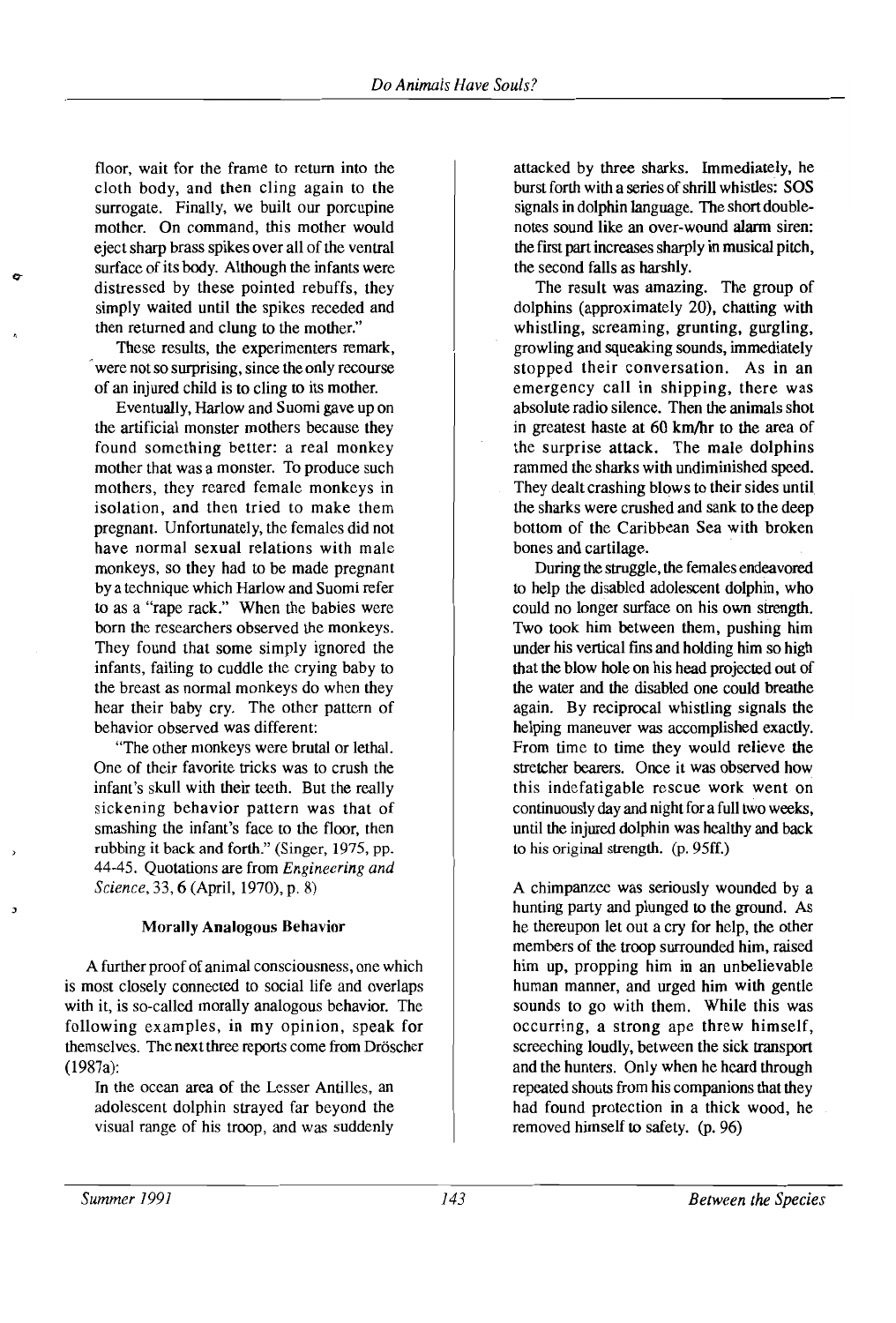Especially astonishing is the fact that chimpanzees do not manifest solidarity only with their own kind. As a Dutch researcher tied a chick in the path of a virgin forest, the robust chimpanzees also freed this chirper, gracefully removing the chain, and being certain not to injure the delicate legs of the small bird. (p. 97)

James Rachels (1976, p. 215ff.) tells of a diabolical experiment that was conducted in the United States with rhesus monkeys. The details of the experiment should not be gone into here. It is enough to briefly represent the basic conception and the results of the experiment. Two animals would be placed in an experimental device, with a glass wall separating them in the middle. The animal on one side had the possibility of obtaining food by operating a lever. The floor of the section on the other side, where the second animal was, could be delivered a current, which would give this animal a strong and very painful electric shock. Now the experiment was set up in such a way that, every time the first animal pressed the food lever, the second animal would receive a strong electric shock. In this manner it could be established whether and to what degree the first animal would renounce food in order to spare its conspecific an electric shock. It appeared that a distinct majority of experimental animals placed in the compartment with the food lever preferred to go without food for days rather than to deliver an electric shock to the animal present on the other side.

E. Gavin Reeve (1978, p. 562) reports a mongrel, Blackie, who had tried in vain to rescue Ian, a fourmonth infant, from a burning house. Both perished in the flames. Although no one observed the dog's brave rescue attempt directly, clear traces were left behind: light impressions of his teeth on the baby's shoulder, from when he was trying to pull Ian from the fire.

The fire broke out in the kitchen. While the mother hastened to her two other children, B1ackie ran into Ian's bedroom. The mother heard a bump which probably was the striking of the child, as the dog pulled him from his bed onto the floor. The dead child was found only a few centimeters from Blackie's outstretched paws. The dog had come to the family first a year previous. After the birth of Ian, he sat most frequently next to the child's bed.

### Three Objections

By now it should be clear to everyone that animals are not unconscious automata, but feeling creatures with conscious psychological experience; may I conclude by considering three objections which are frequently produced in this area:

#### *"There is no clear demarcation between conscious and unconscious creatures:'*

This objection is just as correct as it is unimportant. Such questions of line drawing arise everywhere in life, without creating serious uncertainty in our decisions. Between warm and cold, poor and rich, right and wrong there is also no clear, unequivocal boundary. Nevertheless, that there is no unquestioned line to be drawn for these conceptions gives us no great difficulty as a rule. We know what is meant by talk of warm food, rich people or wrongful activity.

And so it is also concerning the question which creatures have psychological experience: no reasonable person would wish to seriously maintain that dogs, cats, apes, pigs, cows, and chickens (and all other animals concerning which the well known animal protection questions are asked) do *not* suffer if we poison, gas, burn them, place them in lifelong captivity, or brutally kill them. And the decisive point in connection with our question is not that it is *uncertain* where the boundary between conscious and unconscious creatures exaclly lies, but that it is *certain* that it does *not* lie between humans and animals.

#### *"We have no access to animal consciousness. because animals cannot speak."*

Obviously, language is of enormous importance in human life. And it would be absurd to put into question the towering role that language has for the entirety of human evolution and culture. However, in concrete *interpersonal communication,* verbal language is neither the sole, nor always the best, way of communicating. And therefore the impossibility of speaking with animals is no fundamental hindrance to access to animal experience. Bernard Rollin (1983, p. 111, and 1981, pp. 36ff., 55, 57) calls attention in this connection to the following facts:

In a certain sense animal psychic life is even more easily accessed than is that of other humans, because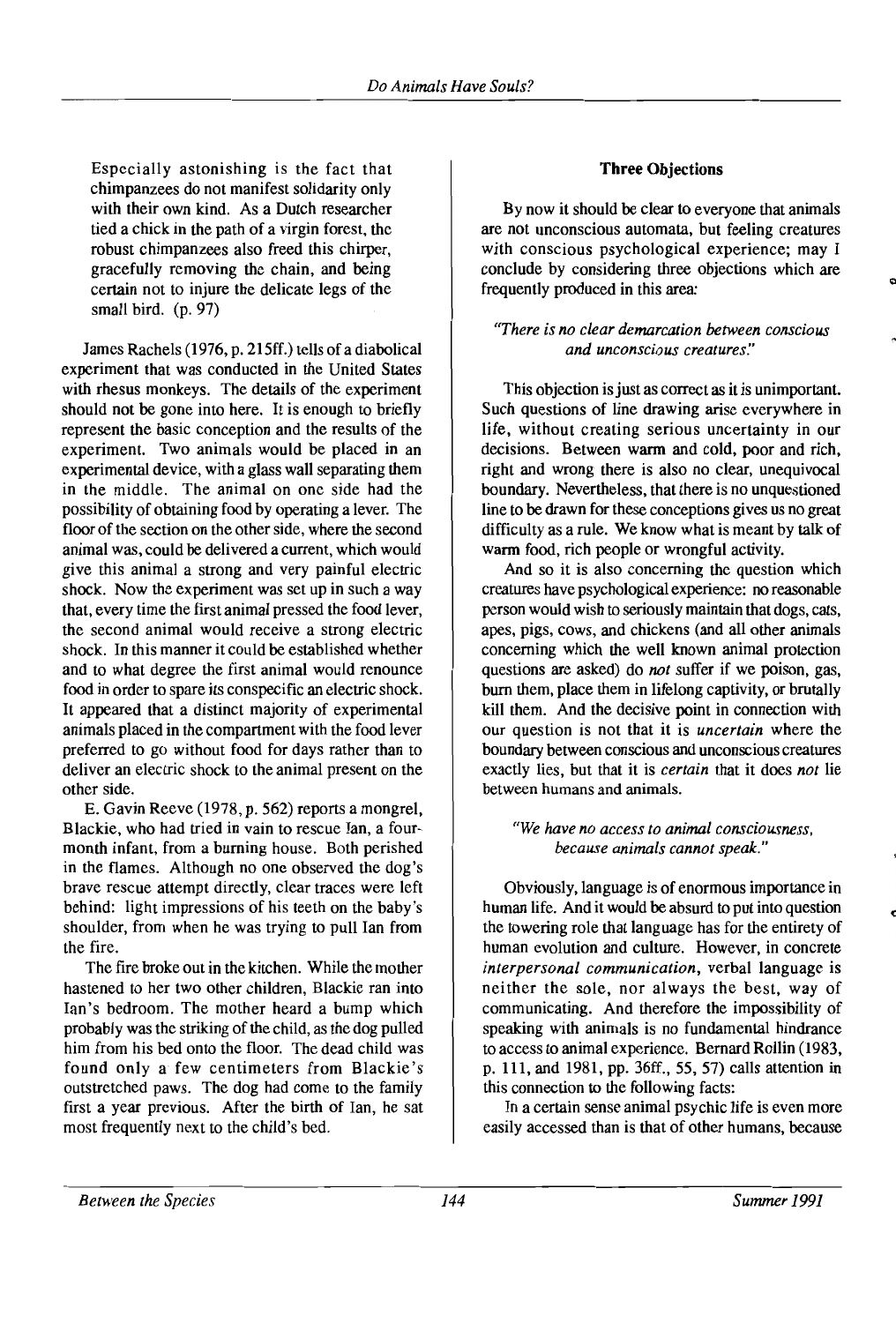it is more simply structured. While human needs are determined socially, culturally, and historically, and therefore correspondingly variable in form, animal needs are simpler and more stable. Due to the simpler structure of animal psyche, there are also fewer sources and possibilities of deception. Nonverbal animal behavior is often a more reliable indicator of experience and desires than human speech is; animal lies are very infrequent.

o

Also, an important part of human communication takes place on a nonverbal level. All lovers know that in the critical and decisive moments linguistic communication breaks down and feelings and moods are best brought to expression through a glance, a gesture, or a touch. And the earliest and most important human communication succeeds long *before* we can speak: namely, in the empathetic relation between mother and child. Here in a subtle and complex manner psychic experience is communicated, without the child being able to use a single word. This early, perfectly functioning mother-child relation is the best and most impressive proof that communicative and cognitive equivalence of two creatures is *not* a presupposition of functioning communication between them.

#### *'The existence ofanimal consciousness cannot be*   $s$ *cientifically established."*

This objection is correct. But it holds not only for animal consciousness, but for *all* consciousness outside our own, which means it holds also for the consciousness of other humans. Their subjective experience is not objective or provable either, because our knowledge of the experience of others is necessarily always based on an *analogical argument* (which is certainly very probable, but never can conduct us to absolutely certain conclusions): because our fellow humans are obviously similar to us, and because they react similarly to us in similar situations, we reasonably conclude that they also experience similarly to us. However, *ultimately,* all subjective experience is bound to the subject, and we have *no possibility of direct access* to this experience. Logically, all other humans could be completely spiritless, thoughtless, and unconscious robots acting from complicated computer programs and a complex mechanism, which only impart the *appearance* of being humans with conscious psychological experience. "Pure logic cannot refute

solipsism—the view that I am the only conscious. thinking creature." (Griffin, 1984. p.39)

We can have ultimate certainty concerning neither animal experience nor the experience of other humans. In both cases we are directed to probabilistic and analogical arguments. Referring to this, there are no relevant differences of principle between the problems and the possibilities of grasping animal experience, and the problems and possibilities of grasping human experience. We must in both cases use the same epistemological and methodological measures, and must not demand in regard to grasping animal experience a logical and methodological standard which in the case of humans is neither attainable nor expected (cf. Teutsch, 1987, p. 14; Sambraus, 1982. pp. 24-27; Lorenz, 1980, p. 251; Griffin, 1984. p. 38ff.):

Many of the objections to the exploration of thought and feelings of animals ... seem to be based on a kind of species solipsism. It may be logically impossible to refute the assertion that all animals are thoughtless robots. But we can escape this paralyzing dilemma. if we rely on the same criteria of reasonable plausibility by which we acknowledge the consciousness of other humans. (Griffin, 1984,p.39)

That animals have consciousness is as certain as it is certain that other humans have consciousness. And whether animals have immortal souls is as uncertain as it is uncertain whether humans have immortal souls. The question whether animals have immortal souls is, however, not only factually uncertain, but also morally unimportant. In any case, no support can be found for the assumption that, should animals lack immortal souls, we may therefore treat them worse. (See Regan, 1987, p. 69; cr. Rollin, 1981, p. 6ff, as well as 1983, p. 107).

*How long* a creature lives is unimportant for the question how we should treat it *while* it lives. If a dog has been hit by an auto and we can mitigate its pain. then we should do so. It would be grotesque to say: "We need not help him. as he will not live forever anyway." It is no less grotesque to say that we have no moral obligations to animals, because they have no life after death. If from this fact anything follows. then it is exactly the opposite: if animals only have this life, then we should do everything possible to

*Summer 1991*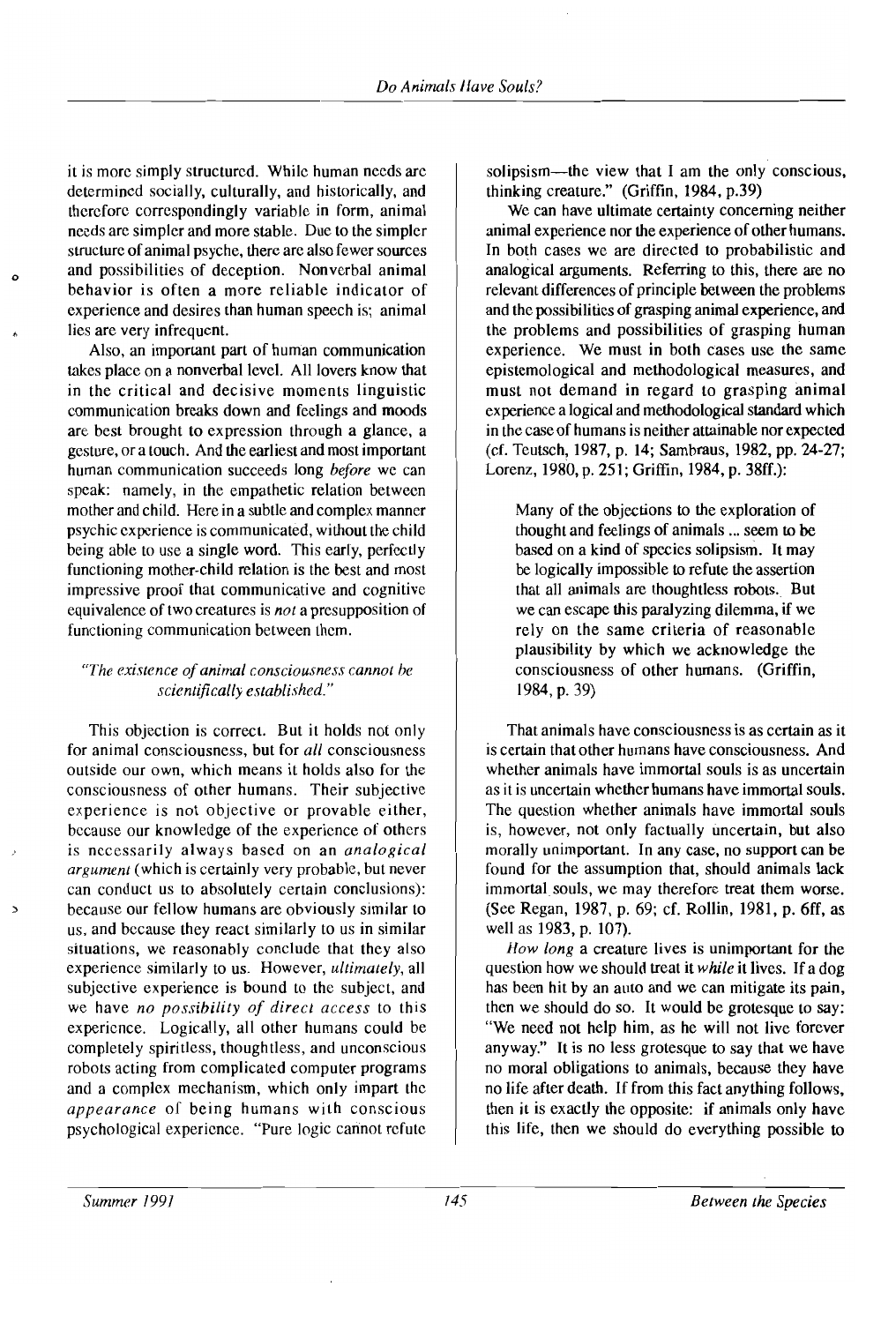make the life they have as good as possible. Moreover, having no prospect of a life after death, they also have no prospect of reparation for wrongs which we cause them. Therefore, one could argue, as animals lack immortal souls, we should therefore treat them even *better* than humans who may hope for compensatory justice in another world!

In conclusion, the question whether animals have souls or not is absolutely unfit for any polemics against the moral status of animals. That animals do have souls in the psychological sense we know, and whether they have souls in the religious sense is—at best—irrelevant.

"Haben Tiere eine Seele?" translated by Lawry Finsen (University of Redlands, Redlands, CA) with many helpful suggestions from Helmut Kaplan. Wherever Kaplan quotes a text the original of which is in English, the original English has been substituted. Bibliographic references have been changed to reflect these sources, rather than their German translations.

#### Endnotes

<sup>1</sup> May I call attention to Griffin (1984) and Regan (1984) as important and interesting sources concerning animal consciousness. Griffin supplies (in chapter 1) a list of proofs of animal consciousness in general and mentions also that there is quite a bit of evidence that insects are conscious. Regan provides (in chapters 1 and 2) a detailed and wellgrounded presentation from the biological, philosophical, and historical points of view.

<sup>2</sup>A rich number of further examples of lies and deception in apes can be found in *Blick Ziiruck(1988).* Concerning the spectacular research with apes and human language, especially the sign language used by the deaf and dumb (cf. Jenkins, 1976). I will not here consider that research. since its results have recently been judged controversial (cf. *"Affen: Lug Und Trug...*," 1986) and the research now is concentrating on characteristic communication (cf. *ibid.).* While the inquiries into language among apes especially—be it human or ape language—and among animals in general are very interesting, they have no central importance concerning the theme of animal consciousness, for language is by no means a presupposition of conscious experience. (Cf. here also Regan, 1987, p. 37ff.; Singer, 1984. pp. 130-133; and Rollin, 1981, pp.24-27). Finally, may I yet refer to two highly interesting sources concerning the theme of animal intelligence in general: Regan, 1976, p. 5ff., likewise discussing the role of language, and Robbins, 1987, pp. 40-42.

#### Bibliography

- "Affen: Lug und Trug Nach Menschenart," *Der Spiegel,*  31. 1986.
- Bilz. Rudolph, "Studien über Angst und Schmerz," *Paliionthropologie Band* 1/2 (Frankfurt/M.: Suhrkamp, 1974).
- "Blick Ziiruck," *Der Spiegel.* 5, 1988.
- Cena, M., "Die Ethologie der Nutztiere in der tierarztlichen Diagnostik." In D. W. Folsch (ed.), *The Ethology and Ethics ofFarm Animal Production* (Basel: Birkhauser, 1978).
- Darwin, Charles, *The Descent ofMan* (NewYork: P. F. Collier and Son. 1874).
- Dröscher, Vitus, "Berichte, die nachdenklich machen." In Gotthard M. Teutsch (ed.), *Da Tiere eine Seele Haben...*  (Stuttgart: Kreuz.1987a).
- Dröscher, Vitus, "Lugen Haben Vier Beine." In Gotthard M. Teutsch (ed.), *Da Tiere eine Seele Haben...* (Stuttgart: Kreuz. 1987b).
- Frey, Rudolph, Geleitwort zu Ronald Melzack, *Das Ratsel des Schmerzes* (Stuttgart: Hippokrates, 1978).
- Griffin. Donald. *Animal Thinking* (Cambridge: Harvard University Press. 1984).
- Hoffe. Otfried, "Ethische Grenzen der Tierversuche." In Ursula M. Handel (ed.), *Tierschutz: Testfall unserer Menschlichkeit* (Frankfurt/M.: Fischer, 1984).
- Hume. *David,ATreatiseofHumanNature* (London: Oxford University Press. 1988 [1739]).
- Jenkins, Peter, "Teaching Chimpanzees to Communicate." In Tom Regan and Peter Singer (eds.), *Animal Rights and Human Obligations* (Englewood Cliffs. N. J.: Prentice-Hall,1976).
- Lockwood, Jeffrey A., "Not to Harm a Fly: Our Ethical Obligations to Insects," *Between the Species,* 4, 3, 1988.
- Lorenz, Konrad, ''Tiere und Gefiihlmenschen," *Der Spiegel.*  47,1980.
- O'Barry. Richard, "Dolphins in Captivity: Wasted Lives, Wasted Minds," *Animals' Agenda.* March. 1989.
- Portmann, Adolph, "Haben Tiere eine Seele?" In Gotthard M. Teutsch (ed.), *Da Tiere eine Seele Haben...* (Stuttgart: Kreuz, 1987).
- Rachels, James, "Do Animals Have a Right to Liberty?" In Tom Regan and Peter Singer (eds.), *Animal Rights and Human Obligations* (Englewood Cliffs, N. J.: Prentice-Hall,1976).
- Reeve, E. Gavin, "Speciesism and Equality," *Philosophy.*  53, 1978.
- Regan, Tom. "But for the Sake of Some Little Mouthful of Flesh," in Tom Regan, *The Struggle for Animal Rights*  (Clark's Summit. PA: International Society for Animal Rights, 1987).
- Regan. Tom. *The Casefor AnimalRights* (London: Routledge & Kegan Paul. 1984).